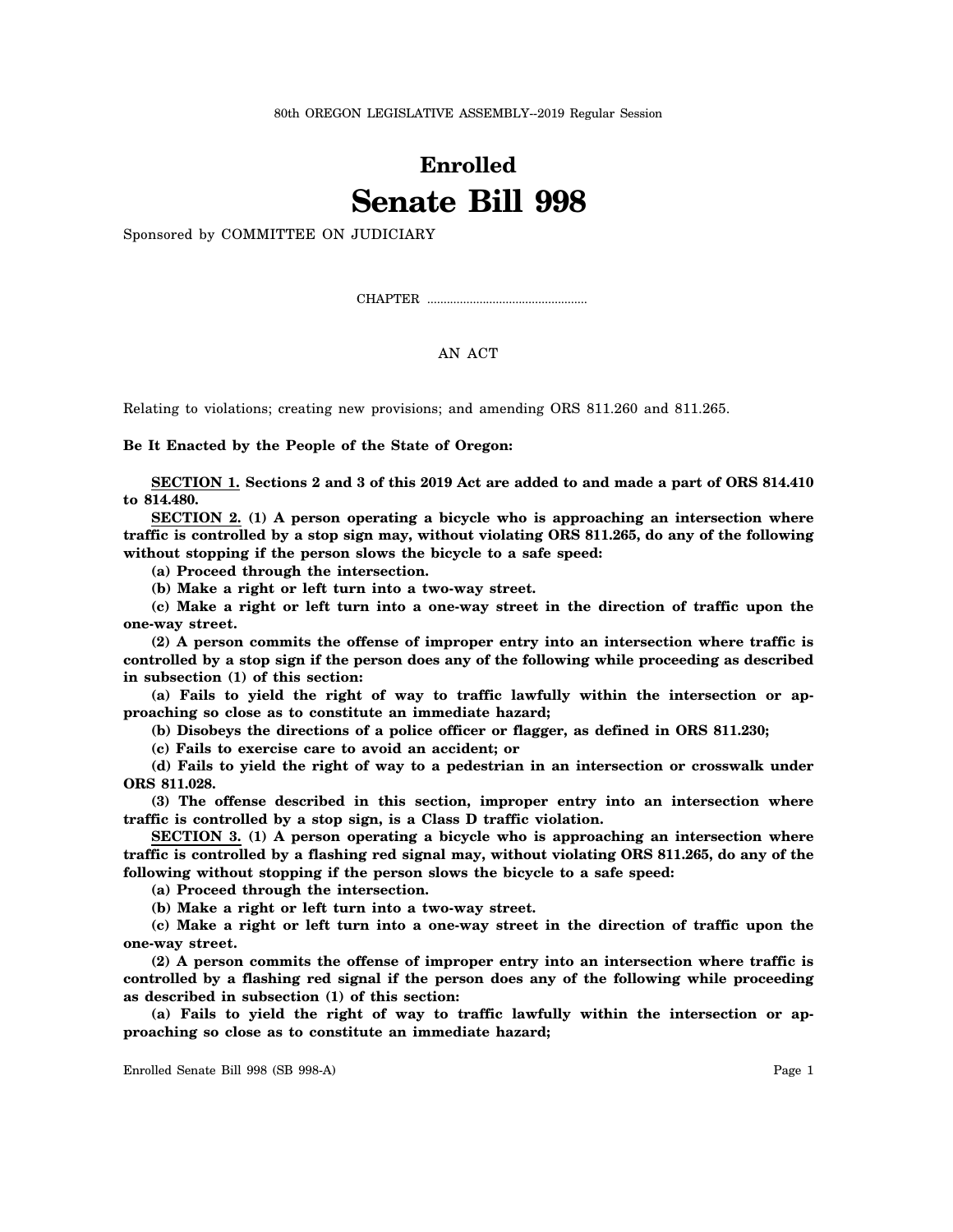**(b) Disobeys the directions of a police officer;**

**(c) Fails to exercise care to avoid an accident; or**

**(d) Fails to yield the right of way to a pedestrian in an intersection or crosswalk under ORS 811.028.**

## **(3) The offense described in this section, improper entry into an intersection where traffic is controlled by a flashing red signal, is a Class D traffic violation.**

**SECTION 4.** ORS 811.260 is amended to read:

811.260. Except as provided in ORS 811.265 (2), a driver is in violation of ORS 811.265 if the driver makes a response to traffic control devices that is not permitted under the following:

(1) Green signal. A driver facing a green light may proceed straight through or turn right or left unless a sign at that place prohibits either turn. A driver shall yield the right of way to other vehicles within the intersection at the time the green light is shown.

(2) Green arrow. A driver facing a green arrow signal light, shown alone or in combination with another signal, may cautiously enter the intersection only to make the movement indicated by such arrow or such other movement as is permitted by other signals shown at the same time.

(3) Green bicycle signal. A bicyclist facing a green bicycle signal may proceed straight through or turn right or left unless a sign at that place prohibits either turn. The bicyclist shall yield the right of way to other vehicles within the intersection at the time the green bicycle signal is shown.

(4) Steady circular yellow signal. A driver facing a steady circular yellow signal light is thereby warned that the related right of way is being terminated and that a red or flashing red light will be shown immediately. A driver facing the light shall stop at a clearly marked stop line, but if none, shall stop before entering the marked crosswalk on the near side of the intersection, or if there is no marked crosswalk, then before entering the intersection. If a driver cannot stop in safety, the driver may drive cautiously through the intersection.

(5) Steady yellow arrow signal. A driver facing a steady yellow arrow signal, alone or in combination with other signal indications, is thereby warned that the related right of way is being terminated. Unless entering the intersection to make a movement permitted by another signal, a driver facing a steady yellow arrow signal shall stop at a clearly marked stop line, but if none, shall stop before entering the marked crosswalk on the near side of the intersection, or if there is no marked crosswalk, then before entering the intersection. If a driver cannot stop in safety, the driver may drive cautiously through the intersection.

(6) Steady yellow bicycle signal. A bicyclist facing a steady yellow bicycle signal is thereby warned that the related right of way is being terminated and that a red bicycle signal will be shown immediately. A bicyclist facing a steady yellow bicycle signal shall stop at a clearly marked stop line, but if none, shall stop before entering the marked crosswalk on the near side of the intersection, or if there is no marked crosswalk, then before entering the intersection. If a bicyclist cannot stop in safety, the bicyclist may proceed cautiously through the intersection.

(7) Steady circular red signal. A driver facing a steady circular red signal light alone shall stop at a clearly marked stop line, but if none, before entering the marked crosswalk on the near side of the intersection, or if there is no marked crosswalk, then before entering the intersection. The driver shall remain stopped until a green light is shown except when the driver is permitted to proceed under ORS 811.360.

(8) Steady red arrow signal. A driver facing a steady red arrow signal, alone or in combination with other signal indications, may not enter the intersection to make the movement indicated by the red arrow signal. Unless entering the intersection to make some other movement which is permitted by another signal, a driver facing a steady red arrow signal shall stop at a clearly marked stop line, but if none, before entering the marked crosswalk on the near side of the intersection, or if there is no marked crosswalk, then before entering the intersection. The vehicle shall remain stopped until a green light is shown except when the driver is permitted to proceed under ORS 811.360.

(9) Steady red bicycle signal. A bicyclist facing a steady red bicycle signal shall stop at a clearly marked stop line, but if none, before entering the marked crosswalk on the near side of the intersection, or if there is no marked crosswalk, then before entering the intersection. The bicyclist shall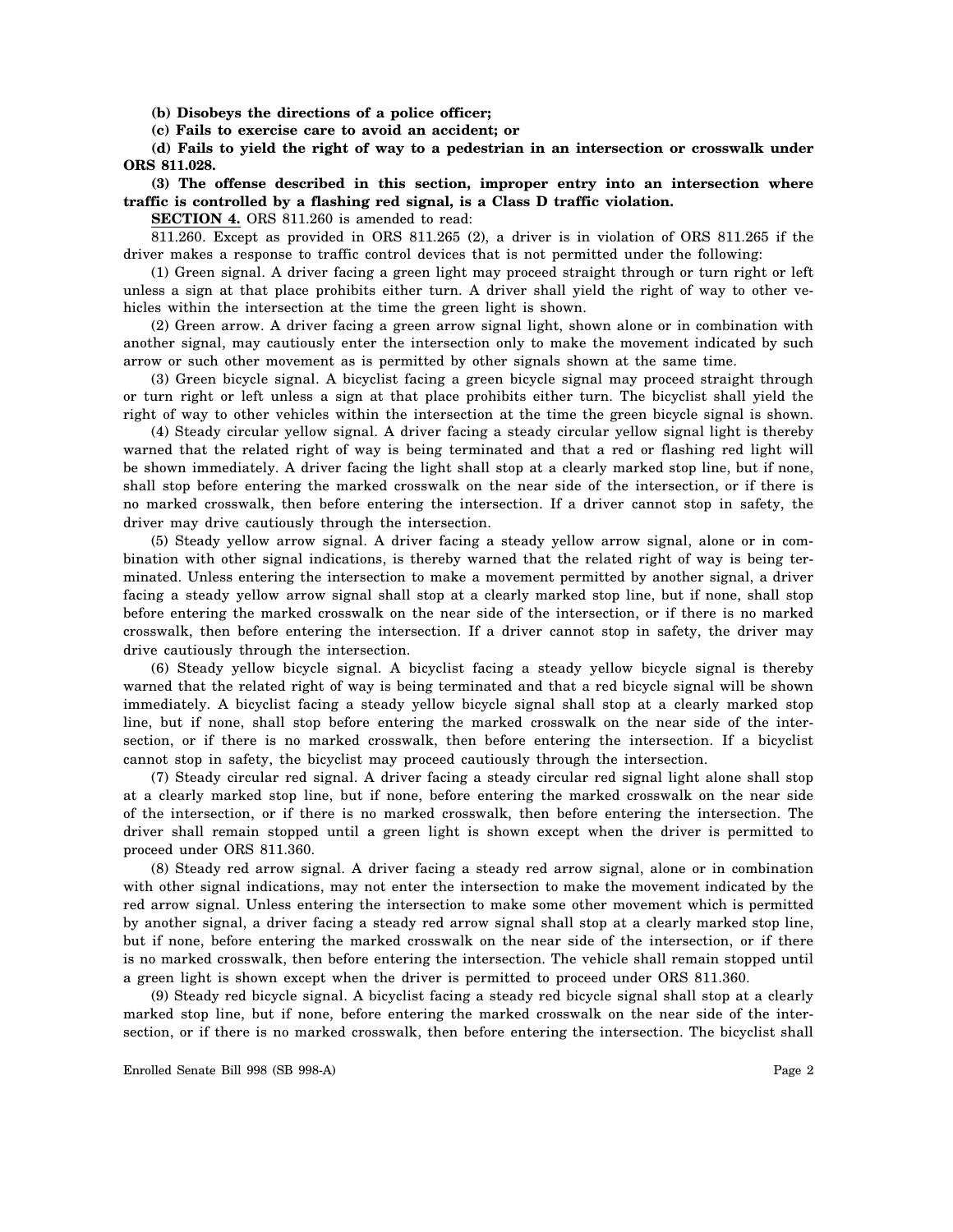remain stopped until a green bicycle signal is shown except when the bicyclist is permitted to proceed under ORS 811.360.

(10) Traffic control devices at places other than intersections. If a traffic control device that is a signal is erected and maintained at a place other than an intersection, the provisions of this section relating to signals shall be applicable. A required stop shall be made at a sign or marking on the roadway indicating where the stop shall be made, but in the absence of such sign or marking the stop shall be made at the signal.

(11) Flashing red signal. When a driver approaches a flashing red light used in a traffic control device or with a traffic sign, the driver shall stop at a clearly marked stop line, but if none, before entering the marked crosswalk on the near side of the intersection, or if there is no marked crosswalk, then at the point nearest the intersecting roadway where the driver has a view of approaching traffic on the intersecting roadway before entering it. The right to proceed shall be subject to the rules applicable after making a stop at a stop sign. This subsection does not apply **to:**

## **(a) A person operating a bicycle; or**

**(b) Drivers** at railroad grade crossings. Conduct of a driver approaching a railroad grade crossing is governed by ORS 811.455.

(12) Flashing circular yellow signal. When a driver approaches a flashing circular yellow light used as a signal in a traffic control device or with a traffic sign, the driver may proceed through the intersection or past the signal only with caution. This subsection does not apply at railroad grade crossings. Conduct of a driver approaching a railroad grade crossing is governed by ORS 811.455.

(13) Flashing yellow arrow signal. A driver facing a flashing yellow arrow signal, alone or in combination with other signal indications, may cautiously enter the intersection only to make the movement indicated by the flashing yellow arrow signal or the movement permitted by other signals shown at the same time. A driver shall yield the right of way to other vehicles within the intersection at the time the flashing yellow arrow signal is shown. In addition, a driver turning left shall yield the right of way to other vehicles approaching from the opposite direction so closely as to constitute an immediate hazard during the time when the turning vehicle is moving across or within the intersection.

(14) Lane direction control signals. When lane direction control signals are placed over the individual lanes of a highway, a person may drive a vehicle in any lane over which a green signal light is shown, but may not enter or travel in any lane over which a red signal light is shown.

(15) Stop signs. A driver approaching a stop sign shall stop at a clearly marked stop line, but if none, before entering the marked crosswalk on the near side of the intersection or, if there is no marked crosswalk, then at the point nearest the intersecting roadway where the driver has a view of approaching traffic on the intersecting roadway before entering it. After stopping, the driver shall yield the right of way to any vehicle in the intersection or approaching so [*closely*] **close** as to constitute an immediate hazard during the time when the driver is moving across or within the intersection. **This subsection does not apply to a person operating a bicycle.**

(16) Yield signs. A driver approaching a yield sign shall slow the driver's vehicle to a speed reasonable for the existing conditions and if necessary for safety, shall stop at a line as required for stop signs under this section, and shall yield the right of way to any vehicles in the intersection or approaching so closely as to constitute an immediate hazard.

**SECTION 5.** ORS 811.265 is amended to read:

811.265. (1) A person commits the offense of driver failure to obey a traffic control device if the person drives a vehicle and the person does any of the following:

(a) Fails to obey the directions of any traffic control device.

(b) Fails to obey any specific traffic control device described in ORS 811.260 in the manner required by that section.

(2) A person is not subject to this section if the person is doing any of the following:

(a) Following the directions of a police officer.

Enrolled Senate Bill 998 (SB 998-A) Page 3